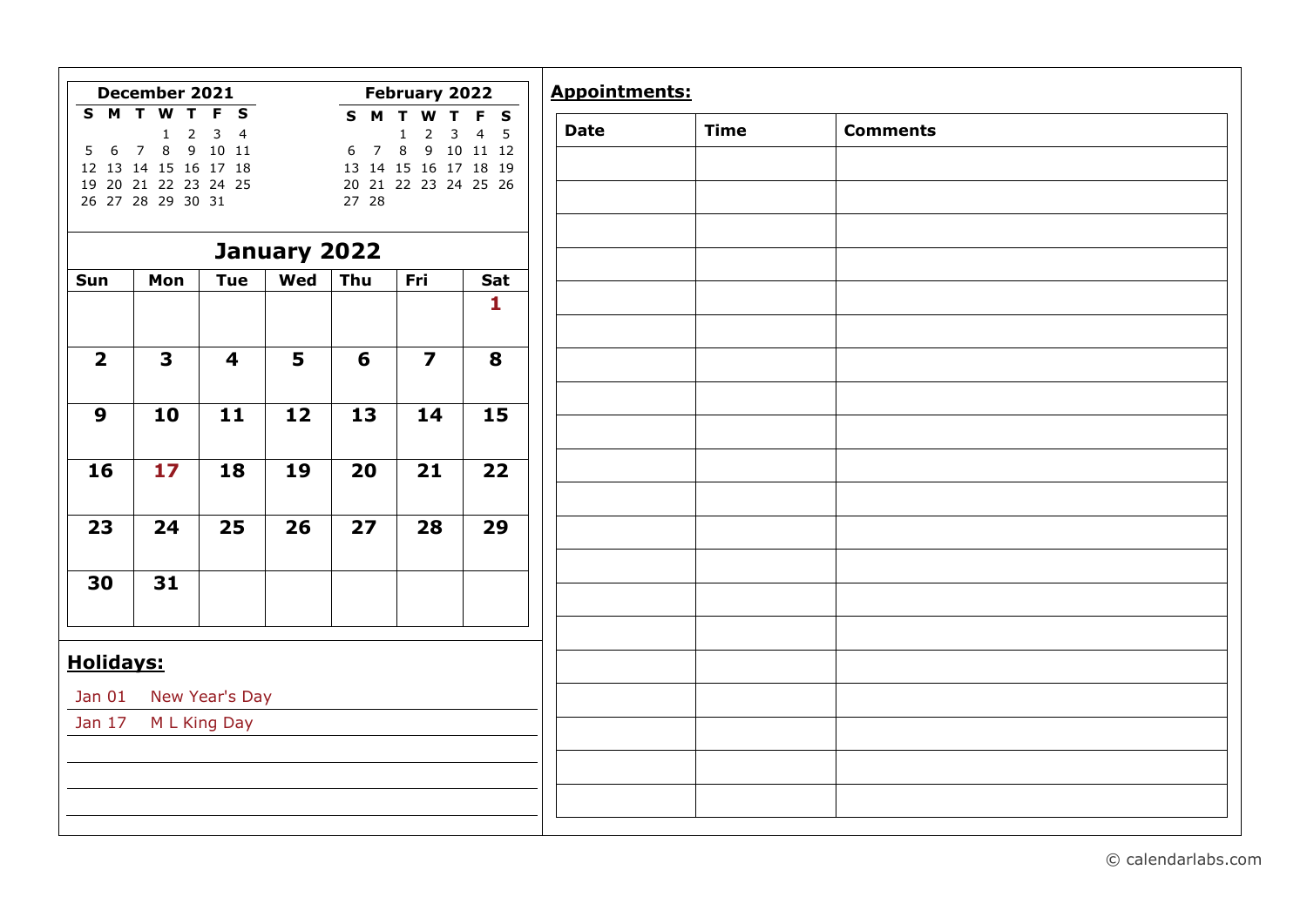| $2 \quad 3$      | S M T W T F S                                                               |                        |                         |                         | <b>March 2022</b>                            |                                           |
|------------------|-----------------------------------------------------------------------------|------------------------|-------------------------|-------------------------|----------------------------------------------|-------------------------------------------|
|                  |                                                                             | 1<br>7 8               |                         | 7 8<br>$6\overline{6}$  | S M T W T F S<br>$\mathbf 1$                 | $2 \quad 3 \quad 4 \quad 5$<br>9 10 11 12 |
|                  | $5\quad 6$<br>$\overline{4}$<br>9 10 11 12 13 14 15<br>16 17 18 19 20 21 22 |                        |                         |                         | 13 14 15 16 17 18 19<br>20 21 22 23 24 25 26 |                                           |
|                  | 23 24 25 26 27 28 29                                                        |                        |                         |                         | 27 28 29 30 31                               |                                           |
| 30 31            |                                                                             |                        |                         | <b>February 2022</b>    |                                              |                                           |
| Sun              | Mon                                                                         | <b>Tue</b>             | Wed                     | Thu                     | Fri                                          | Sat                                       |
|                  |                                                                             | $\mathbf{1}$           | $\overline{\mathbf{2}}$ | $\overline{\mathbf{3}}$ | $\overline{\mathbf{4}}$                      | 5                                         |
|                  |                                                                             |                        |                         |                         |                                              |                                           |
| 6                | $\overline{7}$                                                              | 8                      | $\boldsymbol{9}$        | 10                      | 11                                           | 12                                        |
|                  |                                                                             |                        |                         |                         |                                              |                                           |
| 13               | 14                                                                          | 15                     | 16                      | 17                      | 18                                           | 19                                        |
|                  |                                                                             |                        |                         |                         |                                              |                                           |
| 20               | 21                                                                          | 22                     | 23                      | 24                      | 25                                           | 26                                        |
|                  |                                                                             |                        |                         |                         |                                              |                                           |
| 27               | 28                                                                          |                        |                         |                         |                                              |                                           |
|                  |                                                                             |                        |                         |                         |                                              |                                           |
|                  |                                                                             |                        |                         |                         |                                              |                                           |
| <b>Holidays:</b> |                                                                             |                        |                         |                         |                                              |                                           |
| Feb 14           |                                                                             | <b>Valentine's Day</b> |                         |                         |                                              |                                           |
| Feb 21           |                                                                             | Presidents' Day        |                         |                         |                                              |                                           |
|                  |                                                                             |                        |                         |                         |                                              |                                           |
|                  |                                                                             |                        |                         |                         |                                              |                                           |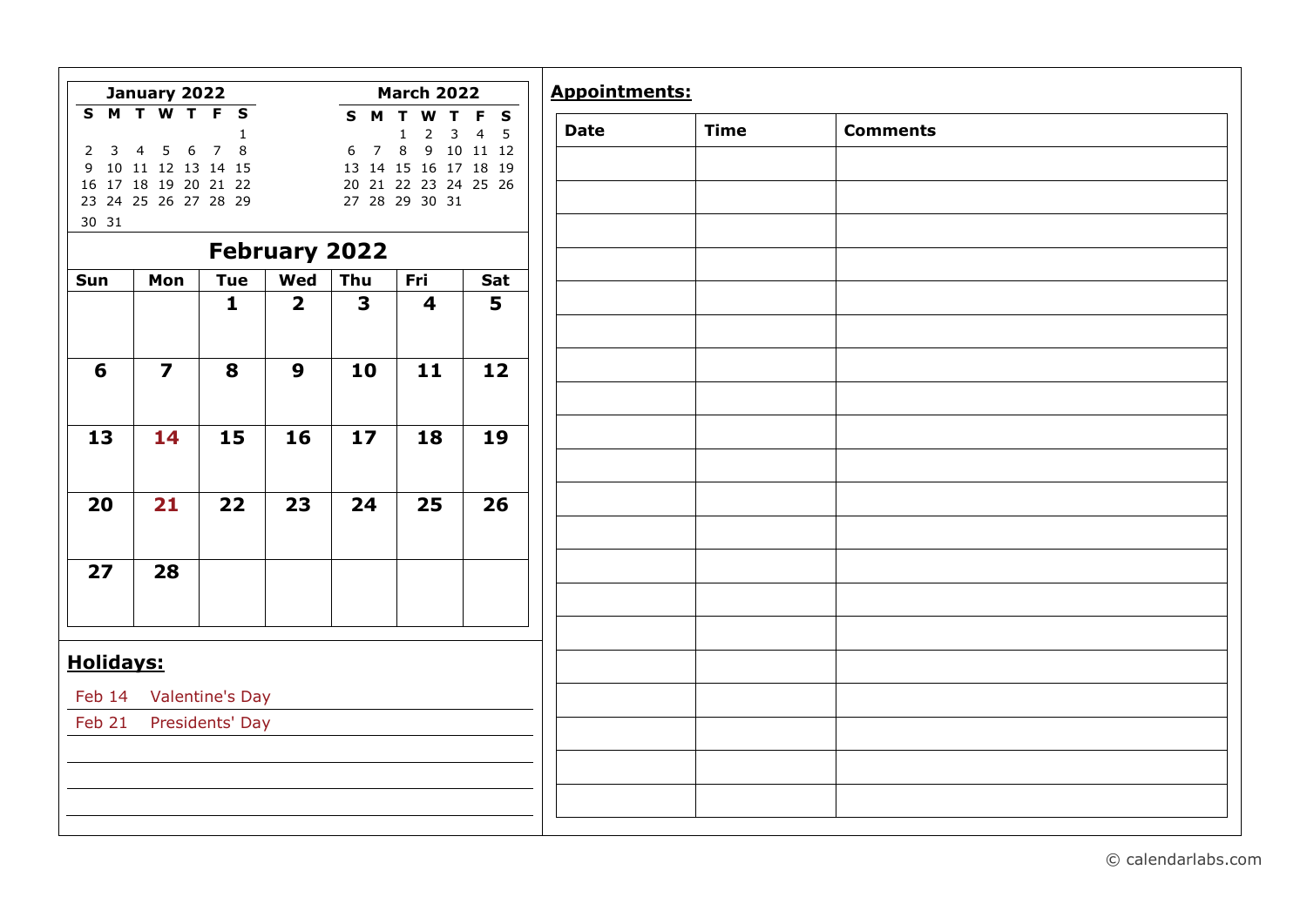|                  | <b>April 2022</b><br>February 2022                                                                                                                                                                                                                                                       |              |                         |                         |                         |             | <b>Appointments:</b> |                 |  |  |
|------------------|------------------------------------------------------------------------------------------------------------------------------------------------------------------------------------------------------------------------------------------------------------------------------------------|--------------|-------------------------|-------------------------|-------------------------|-------------|----------------------|-----------------|--|--|
| 27 28            | <b>SMTWTFS</b><br>SMTWTFS<br>$4\quad 5$<br>$1 \quad 2$<br>3 <sup>7</sup><br>$1\quad 2$<br>8 9 10 11 12<br>7 8 9<br>6 7<br>$5\phantom{.0}$<br>3 <sub>1</sub><br>6<br>13 14 15 16 17 18 19<br>10 11 12 13 14 15 16<br>17 18 19 20 21 22 23<br>20 21 22 23 24 25 26<br>24 25 26 27 28 29 30 |              |                         |                         |                         | <b>Date</b> | <b>Time</b>          | <b>Comments</b> |  |  |
|                  |                                                                                                                                                                                                                                                                                          |              | <b>March 2022</b>       |                         |                         |             |                      |                 |  |  |
| Sun              | Mon                                                                                                                                                                                                                                                                                      | <b>Tue</b>   | Wed                     | Thu                     | Fri                     | Sat         |                      |                 |  |  |
|                  |                                                                                                                                                                                                                                                                                          | $\mathbf{1}$ | $\overline{\mathbf{2}}$ | $\overline{\mathbf{3}}$ | $\overline{\mathbf{4}}$ | 5           |                      |                 |  |  |
| 6                | $\overline{\mathbf{z}}$                                                                                                                                                                                                                                                                  | 8            | 9                       | 10                      | 11                      | 12          |                      |                 |  |  |
| 13               | 14                                                                                                                                                                                                                                                                                       | 15           | 16                      | 17                      | 18                      | 19          |                      |                 |  |  |
| 20               | 21                                                                                                                                                                                                                                                                                       | 22           | 23                      | 24                      | 25                      | 26          |                      |                 |  |  |
| 27               | 28                                                                                                                                                                                                                                                                                       | 29           | 30                      | 31                      |                         |             |                      |                 |  |  |
| <b>Holidays:</b> |                                                                                                                                                                                                                                                                                          |              |                         |                         |                         |             |                      |                 |  |  |
|                  |                                                                                                                                                                                                                                                                                          |              |                         |                         |                         |             |                      |                 |  |  |
|                  |                                                                                                                                                                                                                                                                                          |              |                         |                         |                         |             |                      |                 |  |  |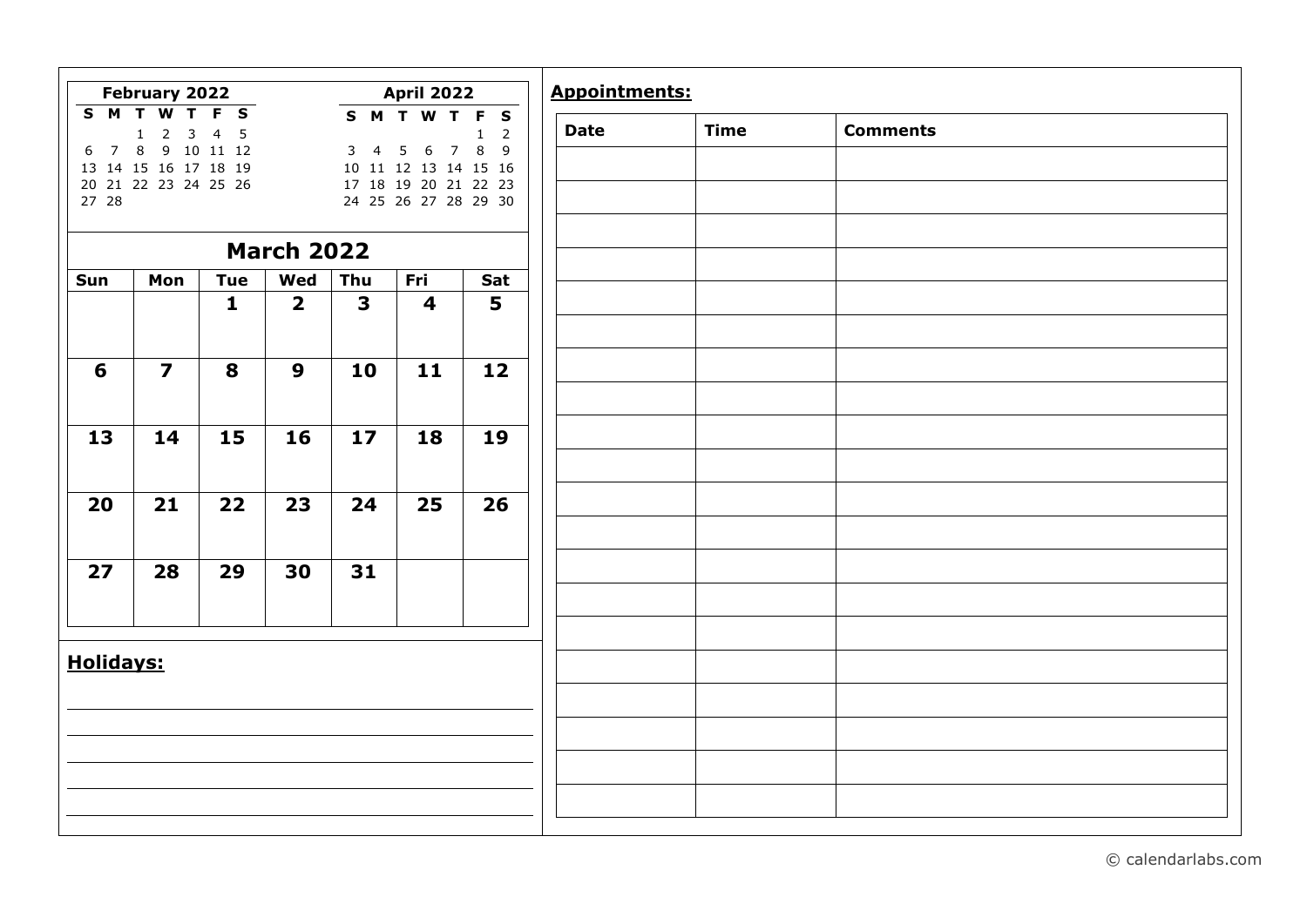|                                        | <b>March 2022</b>                                                                                                                                    |                                                                                     |                   |                                                                                              | <b>May 2022</b>                                                                                                                        |                                             | <b>Appointments:</b> |             |                 |
|----------------------------------------|------------------------------------------------------------------------------------------------------------------------------------------------------|-------------------------------------------------------------------------------------|-------------------|----------------------------------------------------------------------------------------------|----------------------------------------------------------------------------------------------------------------------------------------|---------------------------------------------|----------------------|-------------|-----------------|
| S M<br>$\overline{7}$<br>6<br>13<br>20 | $\overline{\mathbf{W}}$<br>T<br>$\mathsf{3}$<br>$\overline{2}$<br>$\mathbf{1}$<br>8<br>9<br>14 15 16 17 18 19<br>21 22 23 24 25 26<br>27 28 29 30 31 | $T$ $F$<br>$\overline{\mathbf{s}}$<br>$\overline{4}$<br>$5\phantom{.0}$<br>10 11 12 |                   | M<br>$\mathbf{s}$<br>$\overline{2}$<br>$\mathbf{1}$<br>$\,8\,$<br>9 <sup>°</sup><br>29 30 31 | $\mathbf T$<br>$\boldsymbol{\mathsf{W}}$<br>3<br>5<br>$\overline{4}$<br>10 11 12 13 14<br>15 16 17 18 19 20 21<br>22 23 24 25 26 27 28 | T F S<br>$\boldsymbol{6}$<br>$\overline{7}$ | <b>Date</b>          | <b>Time</b> | <b>Comments</b> |
|                                        |                                                                                                                                                      |                                                                                     | <b>April 2022</b> |                                                                                              |                                                                                                                                        |                                             |                      |             |                 |
| Sun                                    | Mon                                                                                                                                                  | <b>Tue</b>                                                                          | Wed               | Thu                                                                                          | Fri                                                                                                                                    | Sat                                         |                      |             |                 |
|                                        |                                                                                                                                                      |                                                                                     |                   |                                                                                              | $\mathbf{1}$                                                                                                                           | $\overline{\mathbf{2}}$                     |                      |             |                 |
| $\overline{\mathbf{3}}$                | 4                                                                                                                                                    | 5                                                                                   | 6                 | $\overline{\mathbf{z}}$                                                                      | 8                                                                                                                                      | $\boldsymbol{9}$                            |                      |             |                 |
| 10                                     | 11                                                                                                                                                   | 12                                                                                  | 13                | 14                                                                                           | 15                                                                                                                                     | 16                                          |                      |             |                 |
| 17                                     | 18                                                                                                                                                   | 19                                                                                  | 20                | 21                                                                                           | 22                                                                                                                                     | 23                                          |                      |             |                 |
|                                        |                                                                                                                                                      |                                                                                     |                   |                                                                                              |                                                                                                                                        |                                             |                      |             |                 |
| 24                                     | 25                                                                                                                                                   | 26                                                                                  | 27                | 28                                                                                           | 29                                                                                                                                     | 30                                          |                      |             |                 |
|                                        |                                                                                                                                                      |                                                                                     |                   |                                                                                              |                                                                                                                                        |                                             |                      |             |                 |
| <b>Holidays:</b>                       |                                                                                                                                                      |                                                                                     |                   |                                                                                              |                                                                                                                                        |                                             |                      |             |                 |
| Apr 15                                 | <b>Good Friday</b>                                                                                                                                   |                                                                                     |                   |                                                                                              |                                                                                                                                        |                                             |                      |             |                 |
| Apr 17                                 |                                                                                                                                                      | <b>Easter Sunday</b>                                                                |                   |                                                                                              |                                                                                                                                        |                                             |                      |             |                 |
|                                        |                                                                                                                                                      |                                                                                     |                   |                                                                                              |                                                                                                                                        |                                             |                      |             |                 |
|                                        |                                                                                                                                                      |                                                                                     |                   |                                                                                              |                                                                                                                                        |                                             |                      |             |                 |

| <b>Comments</b> | <b>Time</b> |
|-----------------|-------------|
|                 |             |
|                 |             |
|                 |             |
|                 |             |
|                 |             |
|                 |             |
|                 |             |
|                 |             |
|                 |             |
|                 |             |
|                 |             |
|                 |             |
|                 |             |
|                 |             |
|                 |             |
|                 |             |
|                 |             |
|                 |             |
|                 |             |
|                 |             |
|                 |             |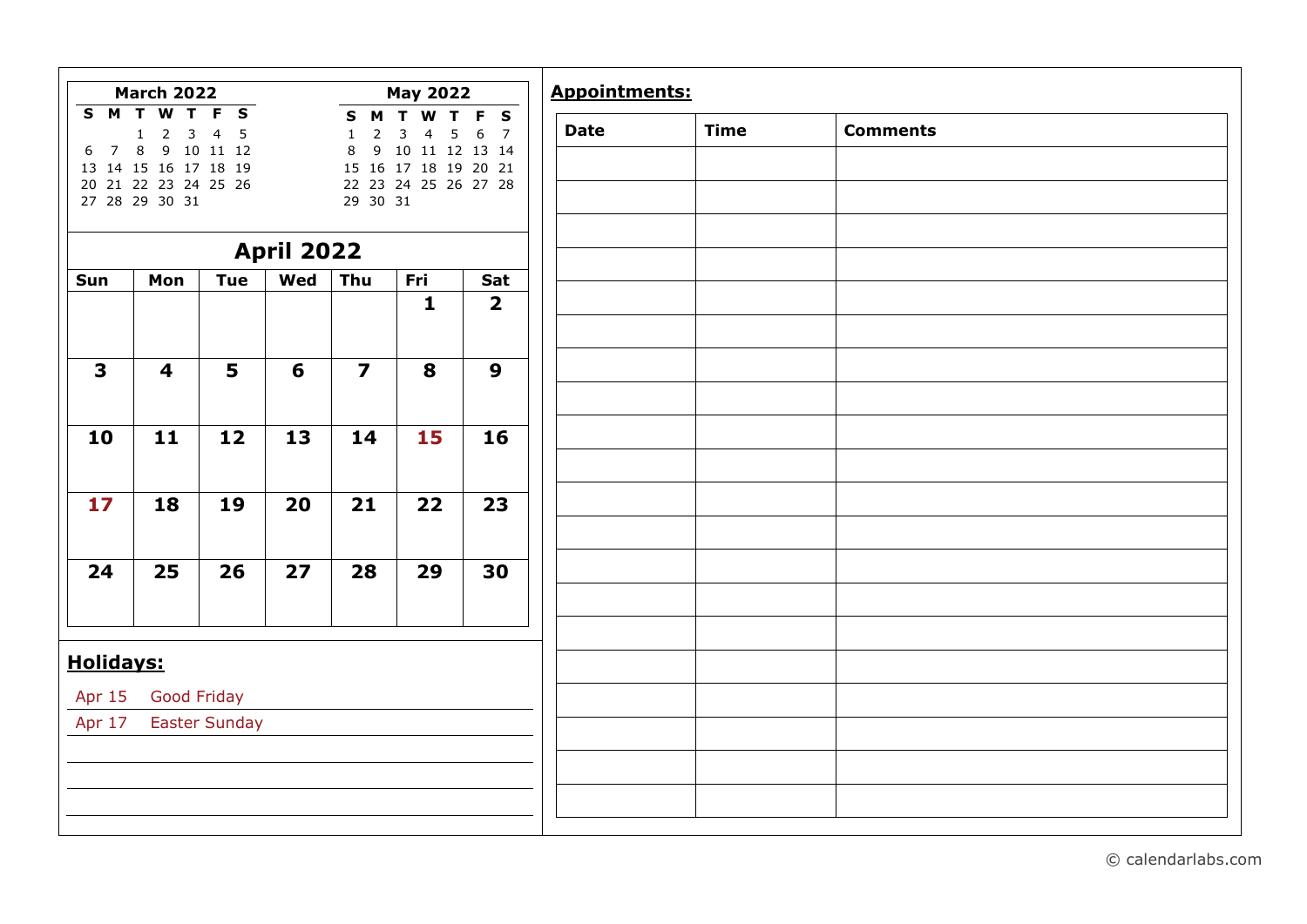|                     | <b>April 2022</b>                                              |                         |                         |                     | <b>June 2022</b>                            |                            | <b>Appointments:</b> |             |                 |  |
|---------------------|----------------------------------------------------------------|-------------------------|-------------------------|---------------------|---------------------------------------------|----------------------------|----------------------|-------------|-----------------|--|
|                     | S M T W T F S                                                  | $1 \quad 2$             |                         |                     | S M T W T<br>$\mathbf{1}$                   | F S<br>$2 \quad 3 \quad 4$ | <b>Date</b>          | <b>Time</b> | <b>Comments</b> |  |
| $\overline{4}$<br>3 | $6\overline{6}$<br>5<br>$\overline{7}$<br>10 11 12 13 14 15 16 | 8<br>$\overline{9}$     |                         | 5 <sub>1</sub><br>6 | 8<br>$\overline{7}$<br>12 13 14 15 16 17 18 | 9 10 11                    |                      |             |                 |  |
|                     | 17 18 19 20 21 22 23                                           |                         |                         |                     | 19 20 21 22 23 24 25                        |                            |                      |             |                 |  |
|                     | 24 25 26 27 28 29 30                                           |                         |                         |                     | 26 27 28 29 30                              |                            |                      |             |                 |  |
|                     |                                                                |                         |                         |                     |                                             |                            |                      |             |                 |  |
|                     |                                                                |                         | <b>May 2022</b>         |                     |                                             |                            |                      |             |                 |  |
| Sun                 | Mon                                                            | <b>Tue</b>              | Wed                     | Thu                 | Fri                                         | Sat                        |                      |             |                 |  |
| $\mathbf{1}$        | $\overline{\mathbf{2}}$                                        | $\overline{\mathbf{3}}$ | $\overline{\mathbf{4}}$ | 5                   | 6                                           | $\overline{\mathbf{z}}$    |                      |             |                 |  |
|                     |                                                                |                         |                         |                     |                                             |                            |                      |             |                 |  |
| 8                   | $\boldsymbol{9}$                                               | 10                      | 11                      | 12                  | 13                                          | 14                         |                      |             |                 |  |
|                     |                                                                |                         |                         |                     |                                             |                            |                      |             |                 |  |
| 15                  | 16                                                             | 17                      | 18                      | 19                  | 20                                          | 21                         |                      |             |                 |  |
|                     |                                                                |                         |                         |                     |                                             |                            |                      |             |                 |  |
| 22                  | 23                                                             | 24                      | 25                      | 26                  | 27                                          | 28                         |                      |             |                 |  |
|                     |                                                                |                         |                         |                     |                                             |                            |                      |             |                 |  |
| 29                  | 30                                                             | 31                      |                         |                     |                                             |                            |                      |             |                 |  |
|                     |                                                                |                         |                         |                     |                                             |                            |                      |             |                 |  |
|                     |                                                                |                         |                         |                     |                                             |                            |                      |             |                 |  |
| <b>Holidays:</b>    |                                                                |                         |                         |                     |                                             |                            |                      |             |                 |  |
|                     | May 08 Mother's Day                                            |                         |                         |                     |                                             |                            |                      |             |                 |  |
| <b>May 30</b>       |                                                                | <b>Memorial Day</b>     |                         |                     |                                             |                            |                      |             |                 |  |
|                     |                                                                |                         |                         |                     |                                             |                            |                      |             |                 |  |
|                     |                                                                |                         |                         |                     |                                             |                            |                      |             |                 |  |
|                     |                                                                |                         |                         |                     |                                             |                            |                      |             |                 |  |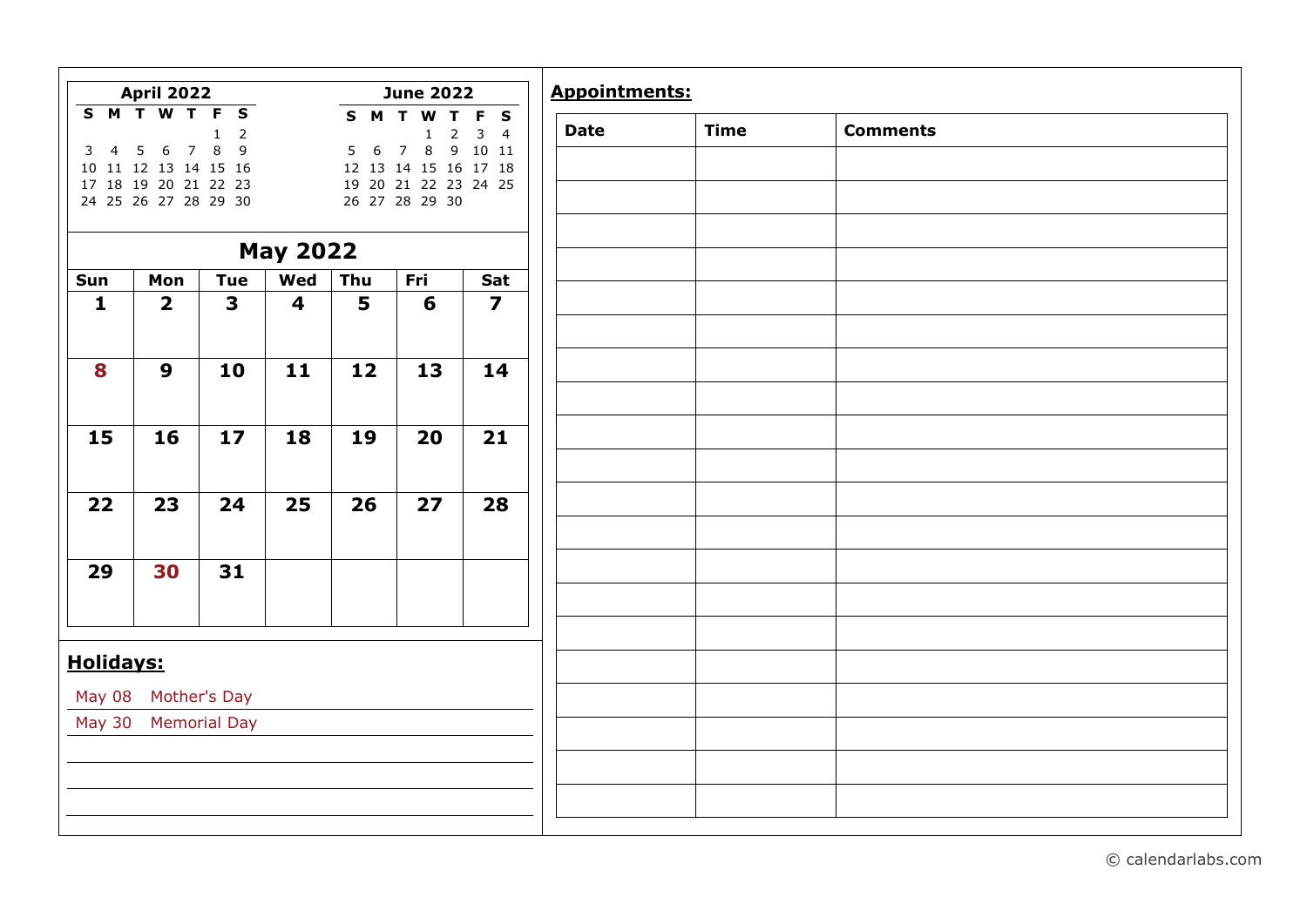|                               | <b>May 2022</b>                                                                                                                                                                                                                                                                                             |                           |                  |                         | <b>July 2022</b> |                         | <b>Appointments:</b> |  |  |  |
|-------------------------------|-------------------------------------------------------------------------------------------------------------------------------------------------------------------------------------------------------------------------------------------------------------------------------------------------------------|---------------------------|------------------|-------------------------|------------------|-------------------------|----------------------|--|--|--|
| $\mathbf{1}$<br>8<br>29 30 31 | <b>SMTWTFS</b><br>S M T W T F S<br>6<br>$\overline{7}$<br>$\overline{4}$<br>$5\phantom{.0}$<br>$2^{\circ}$<br>3<br>$1\quad 2$<br>6 7 8 9<br>9 10 11 12 13 14<br>5<br>3 <sub>4</sub><br>15 16 17 18 19 20 21<br>10 11 12 13 14 15 16<br>22 23 24 25 26 27 28<br>17 18 19 20 21 22 23<br>24 25 26 27 28 29 30 |                           | <b>Date</b>      | <b>Time</b>             | <b>Comments</b>  |                         |                      |  |  |  |
|                               |                                                                                                                                                                                                                                                                                                             |                           | <b>June 2022</b> |                         |                  |                         |                      |  |  |  |
| Sun                           | Mon                                                                                                                                                                                                                                                                                                         | <b>Tue</b>                | Wed              | Thu                     | Fri              | Sat                     |                      |  |  |  |
|                               |                                                                                                                                                                                                                                                                                                             |                           | $\mathbf{1}$     | $\overline{\mathbf{2}}$ | 3                | $\overline{\mathbf{4}}$ |                      |  |  |  |
| 5                             | 6                                                                                                                                                                                                                                                                                                           | $\overline{\mathbf{z}}$   | 8                | $\boldsymbol{9}$        | 10               | 11                      |                      |  |  |  |
|                               |                                                                                                                                                                                                                                                                                                             |                           |                  |                         |                  |                         |                      |  |  |  |
| 12                            | 13                                                                                                                                                                                                                                                                                                          | 14                        | 15               | 16                      | 17               | 18                      |                      |  |  |  |
| 19                            | 20                                                                                                                                                                                                                                                                                                          | 21                        | 22               | 23                      | 24               | 25                      |                      |  |  |  |
| 26                            | 27                                                                                                                                                                                                                                                                                                          | 28                        | 29               | 30                      |                  |                         |                      |  |  |  |
|                               |                                                                                                                                                                                                                                                                                                             |                           |                  |                         |                  |                         |                      |  |  |  |
| <b>Holidays:</b>              |                                                                                                                                                                                                                                                                                                             |                           |                  |                         |                  |                         |                      |  |  |  |
| <b>Jun 03</b>                 |                                                                                                                                                                                                                                                                                                             | <b>National Donut Day</b> |                  |                         |                  |                         |                      |  |  |  |
| Jun 19                        |                                                                                                                                                                                                                                                                                                             | Father's Day              |                  |                         |                  |                         |                      |  |  |  |
|                               |                                                                                                                                                                                                                                                                                                             |                           |                  |                         |                  |                         |                      |  |  |  |
|                               |                                                                                                                                                                                                                                                                                                             |                           |                  |                         |                  |                         |                      |  |  |  |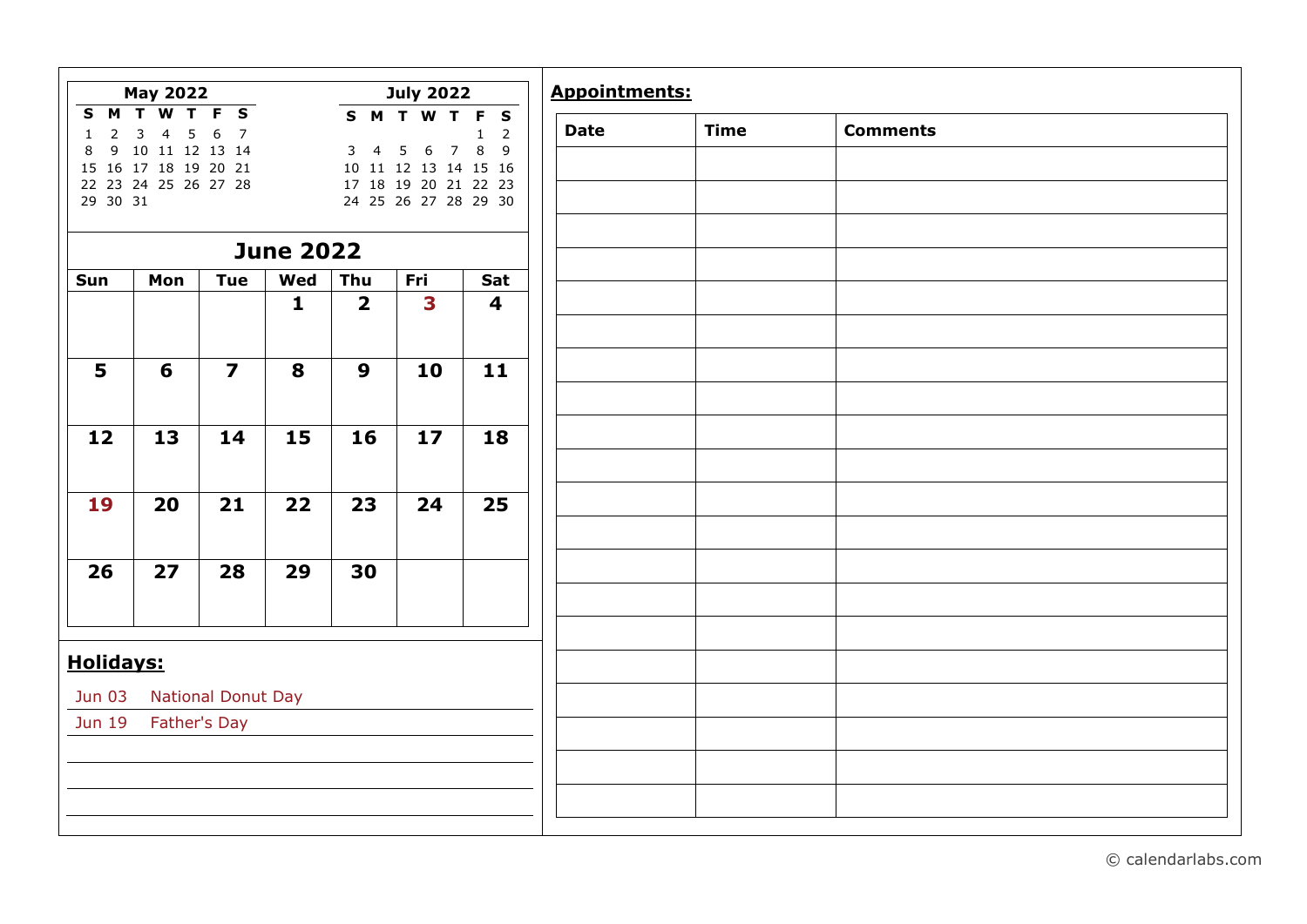|                       | <b>June 2022</b>                                                                                                                                      |                                                      |                  |                                                                 | August 2022                                                                                                                 |                                    | <b>Appointments:</b> |             |         |
|-----------------------|-------------------------------------------------------------------------------------------------------------------------------------------------------|------------------------------------------------------|------------------|-----------------------------------------------------------------|-----------------------------------------------------------------------------------------------------------------------------|------------------------------------|----------------------|-------------|---------|
| S M T<br>6<br>5<br>19 | $\overline{\mathbf{w}}$<br>$\overline{2}$<br>$\mathbf{1}$<br>$\,8\,$<br>$\overline{7}$<br>12 13 14 15 16 17 18<br>20 21 22 23 24 25<br>26 27 28 29 30 | T F S<br>$\overline{3}$<br>$\overline{4}$<br>9 10 11 |                  | S M<br>$\mathbf{1}$<br>$\,8\,$<br>$\overline{7}$<br>28 29 30 31 | W<br>$\mathbf T$<br>$\overline{2}$<br>3<br>$\overline{4}$<br>9 <sub>o</sub><br>14 15 16 17 18 19 20<br>21 22 23 24 25 26 27 | T F S<br>$5\quad 6$<br>10 11 12 13 | <b>Date</b>          | <b>Time</b> | Comment |
|                       |                                                                                                                                                       |                                                      | <b>July 2022</b> |                                                                 |                                                                                                                             |                                    |                      |             |         |
| Sun                   | Mon                                                                                                                                                   | <b>Tue</b>                                           | Wed              | Thu                                                             | Fri                                                                                                                         | Sat                                |                      |             |         |
|                       |                                                                                                                                                       |                                                      |                  |                                                                 | $\mathbf{1}$                                                                                                                | $\overline{\mathbf{2}}$            |                      |             |         |
| 3                     | 4                                                                                                                                                     | 5                                                    | 6                | $\overline{\mathbf{z}}$                                         | 8                                                                                                                           | $\boldsymbol{9}$                   |                      |             |         |
| 10                    | 11                                                                                                                                                    | 12                                                   | 13               | 14                                                              | 15                                                                                                                          | 16                                 |                      |             |         |
| 17                    | 18                                                                                                                                                    | 19                                                   | 20               | 21                                                              | 22                                                                                                                          | 23                                 |                      |             |         |
| 24                    | 25                                                                                                                                                    | 26                                                   | 27               | 28                                                              | 29                                                                                                                          | 30                                 |                      |             |         |
| 31                    |                                                                                                                                                       |                                                      |                  |                                                                 |                                                                                                                             |                                    |                      |             |         |
|                       |                                                                                                                                                       |                                                      |                  |                                                                 |                                                                                                                             |                                    |                      |             |         |
| <b>Holidays:</b>      |                                                                                                                                                       |                                                      |                  |                                                                 |                                                                                                                             |                                    |                      |             |         |
| Jul 04                |                                                                                                                                                       | Independence Day                                     |                  |                                                                 |                                                                                                                             |                                    |                      |             |         |
|                       |                                                                                                                                                       |                                                      |                  |                                                                 |                                                                                                                             |                                    |                      |             |         |
|                       |                                                                                                                                                       |                                                      |                  |                                                                 |                                                                                                                             |                                    |                      |             |         |
|                       |                                                                                                                                                       |                                                      |                  |                                                                 |                                                                                                                             |                                    |                      |             |         |

**Date Time Comments**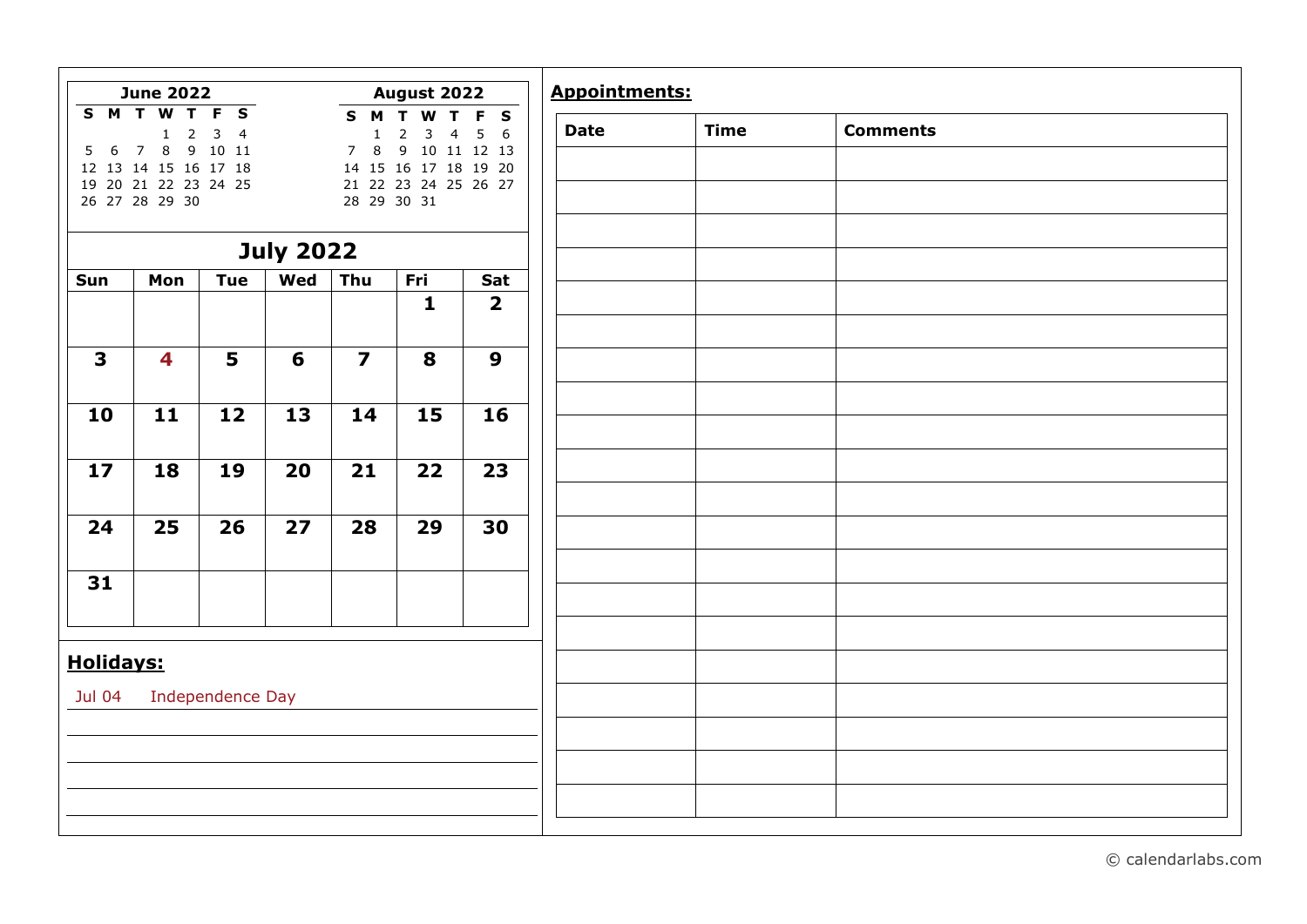|                         | <b>July 2022</b>                                 |                                |                         |                         | September 2022                                         |                                       |
|-------------------------|--------------------------------------------------|--------------------------------|-------------------------|-------------------------|--------------------------------------------------------|---------------------------------------|
|                         | <b>SMTWTFS</b>                                   | $\overline{2}$<br>$\mathbf{1}$ |                         |                         | S M T W T                                              | F S<br>2 <sup>3</sup><br>$\mathbf{1}$ |
| 3 <sub>4</sub>          | 5<br>6<br>$\overline{7}$<br>10 11 12 13 14 15 16 | $\,8\,$<br>9                   |                         | 5<br>$\overline{4}$     | $\,8\,$<br>6<br>$\overline{7}$<br>11 12 13 14 15 16 17 | 9 10                                  |
|                         | 17 18 19 20 21 22 23                             |                                |                         |                         | 18 19 20 21 22 23 24                                   |                                       |
|                         | 24 25 26 27 28 29 30                             |                                |                         |                         | 25 26 27 28 29 30                                      |                                       |
|                         |                                                  |                                |                         |                         |                                                        |                                       |
|                         |                                                  |                                | <b>August 2022</b>      |                         |                                                        |                                       |
| Sun                     | Mon                                              | <b>Tue</b>                     | Wed                     | Thu                     | Fri                                                    | Sat                                   |
|                         | $\mathbf{1}$                                     | $\overline{\mathbf{2}}$        | $\overline{\mathbf{3}}$ | $\overline{\mathbf{4}}$ | 5                                                      | 6                                     |
|                         |                                                  |                                |                         |                         |                                                        |                                       |
| $\overline{\mathbf{z}}$ | 8                                                | $\mathbf{9}$                   | 10                      | 11                      | 12                                                     | 13                                    |
|                         |                                                  |                                |                         |                         |                                                        |                                       |
|                         |                                                  |                                |                         |                         |                                                        |                                       |
| 14                      | 15                                               | 16                             | 17                      | 18                      | 19                                                     | 20                                    |
|                         |                                                  |                                |                         |                         |                                                        |                                       |
|                         |                                                  |                                |                         |                         |                                                        |                                       |
| 21                      | $\overline{22}$                                  | 23                             | 24                      | $\overline{25}$         | 26                                                     | 27                                    |
|                         |                                                  |                                |                         |                         |                                                        |                                       |
| 28                      | 29                                               | 30                             | 31                      |                         |                                                        |                                       |
|                         |                                                  |                                |                         |                         |                                                        |                                       |
|                         |                                                  |                                |                         |                         |                                                        |                                       |
|                         |                                                  |                                |                         |                         |                                                        |                                       |
| <b>Holidays:</b>        |                                                  |                                |                         |                         |                                                        |                                       |
|                         |                                                  |                                |                         |                         |                                                        |                                       |
|                         |                                                  |                                |                         |                         |                                                        |                                       |
|                         |                                                  |                                |                         |                         |                                                        |                                       |
|                         |                                                  |                                |                         |                         |                                                        |                                       |
|                         |                                                  |                                |                         |                         |                                                        |                                       |
|                         |                                                  |                                |                         |                         |                                                        |                                       |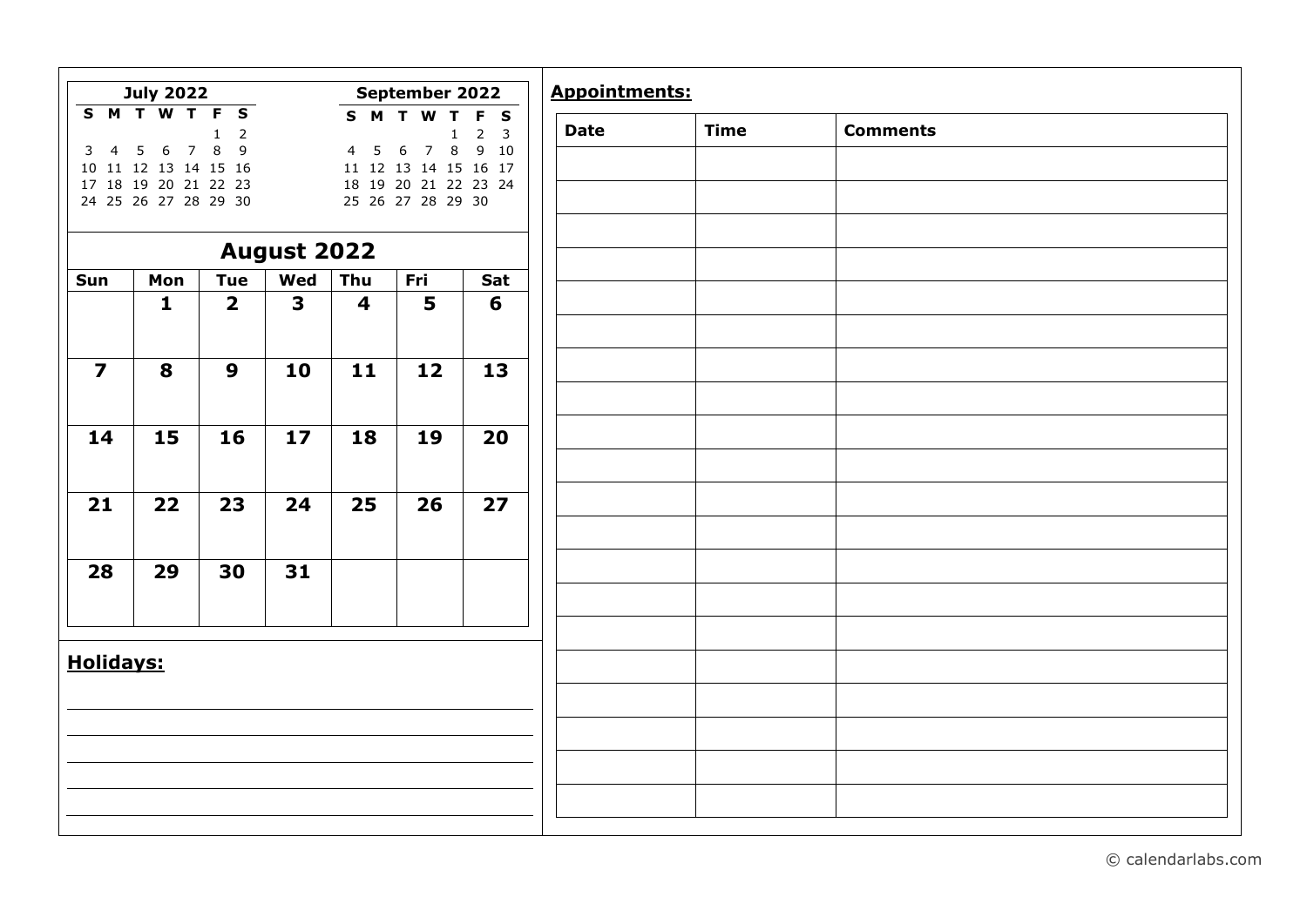|                                                                           | August 2022                                                                                                                                                                                     |                                                  |                         |                          | October 2022                                                          |                                               | <b>Appointments:</b> |             |                 |
|---------------------------------------------------------------------------|-------------------------------------------------------------------------------------------------------------------------------------------------------------------------------------------------|--------------------------------------------------|-------------------------|--------------------------|-----------------------------------------------------------------------|-----------------------------------------------|----------------------|-------------|-----------------|
| $\overline{\mathbf{s}}$<br>$\overline{M}$<br>$\mathbf{1}$<br>8<br>7<br>14 | $\overline{\mathbf{T}}$<br>$\overline{\mathsf{T}}$<br>$\overline{\mathbf{w}}$<br>$\mathsf{3}$<br>$\overline{2}$<br>$\overline{4}$<br>9 10 11 12 13<br>15 16 17 18 19 20<br>21 22 23 24 25 26 27 | F<br>$\overline{\mathbf{s}}$<br>5<br>$6^{\circ}$ |                         | $\overline{2}$<br>3<br>9 | S M T W T<br>5<br>6<br>4<br>10 11 12 13 14 15<br>16 17 18 19 20 21 22 | F<br>$\mathbf{s}$<br>1<br>$\overline{7}$<br>8 | <b>Date</b>          | <b>Time</b> | <b>Comments</b> |
| 28 29 30 31                                                               |                                                                                                                                                                                                 |                                                  |                         | 30 31                    | 23 24 25 26 27 28 29                                                  |                                               |                      |             |                 |
|                                                                           |                                                                                                                                                                                                 | <b>September 2022</b>                            |                         |                          |                                                                       |                                               |                      |             |                 |
| Sun                                                                       | Mon                                                                                                                                                                                             | <b>Tue</b>                                       | Wed                     | Thu                      | Fri                                                                   | Sat                                           |                      |             |                 |
|                                                                           |                                                                                                                                                                                                 |                                                  |                         | $\mathbf{1}$             | $\overline{2}$                                                        | $\overline{\mathbf{3}}$                       |                      |             |                 |
| 4                                                                         | 5                                                                                                                                                                                               | 6                                                | $\overline{\mathbf{z}}$ | 8                        | 9                                                                     | 10                                            |                      |             |                 |
|                                                                           |                                                                                                                                                                                                 |                                                  |                         |                          |                                                                       |                                               |                      |             |                 |
| 11                                                                        | 12                                                                                                                                                                                              | 13                                               | 14                      | 15                       | 16                                                                    | 17                                            |                      |             |                 |
| 18                                                                        | 19                                                                                                                                                                                              | 20                                               | 21                      | 22                       | 23                                                                    | 24                                            |                      |             |                 |
|                                                                           |                                                                                                                                                                                                 |                                                  |                         |                          |                                                                       |                                               |                      |             |                 |
| 25                                                                        | 26                                                                                                                                                                                              | 27                                               | 28                      | 29                       | 30                                                                    |                                               |                      |             |                 |
|                                                                           |                                                                                                                                                                                                 |                                                  |                         |                          |                                                                       |                                               |                      |             |                 |
| <b>Holidays:</b>                                                          |                                                                                                                                                                                                 |                                                  |                         |                          |                                                                       |                                               |                      |             |                 |
| Sep 05                                                                    | <b>Labor Day</b>                                                                                                                                                                                |                                                  |                         |                          |                                                                       |                                               |                      |             |                 |
|                                                                           |                                                                                                                                                                                                 |                                                  |                         |                          |                                                                       |                                               |                      |             |                 |
|                                                                           |                                                                                                                                                                                                 |                                                  |                         |                          |                                                                       |                                               |                      |             |                 |
|                                                                           |                                                                                                                                                                                                 |                                                  |                         |                          |                                                                       |                                               |                      |             |                 |

| © calendarlabs.com |  |
|--------------------|--|
|                    |  |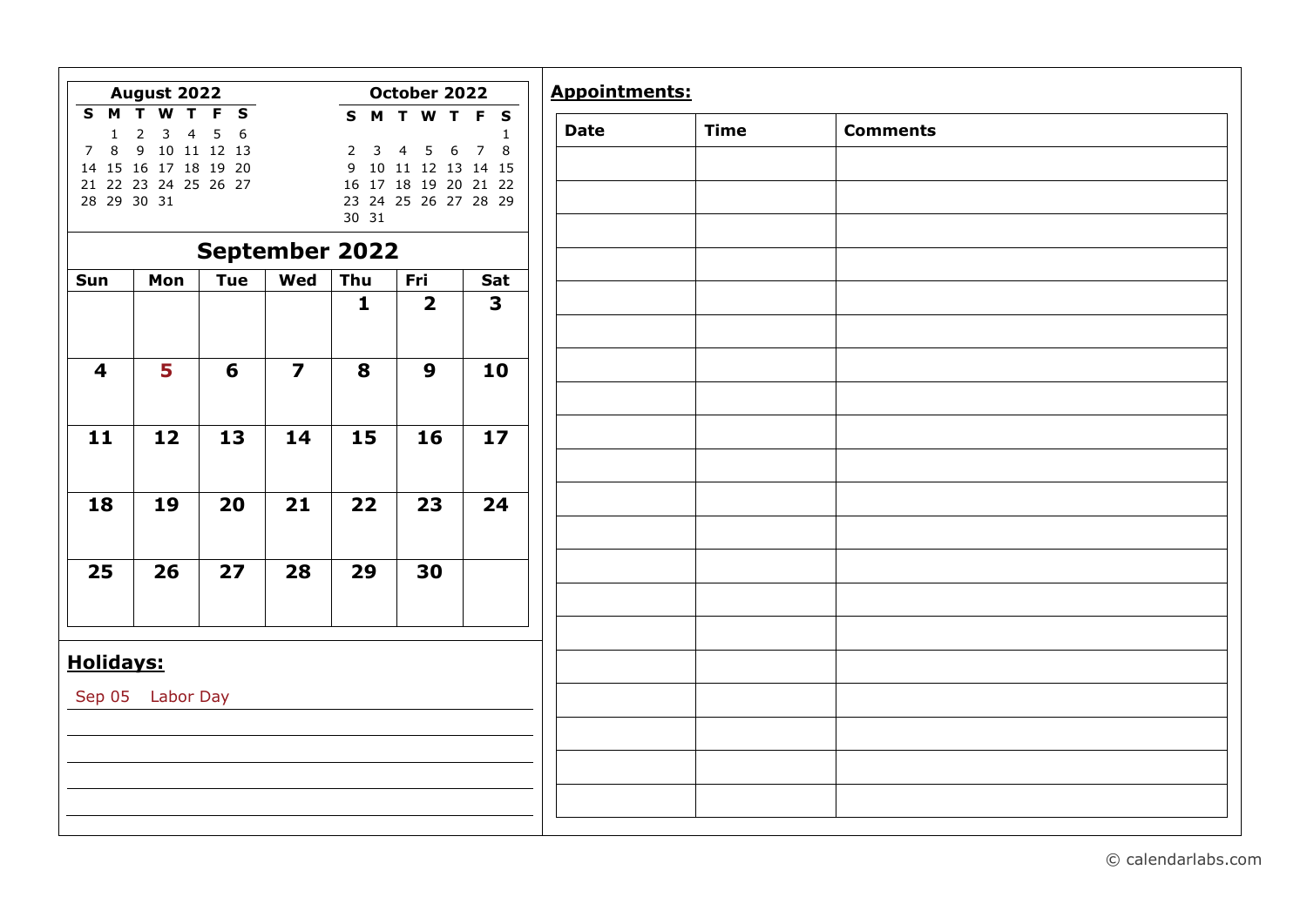|                  | September 2022                                    |                                                                                     |              |                     | November 2022                                       |                            | <b>Appointments:</b> |             |                 |
|------------------|---------------------------------------------------|-------------------------------------------------------------------------------------|--------------|---------------------|-----------------------------------------------------|----------------------------|----------------------|-------------|-----------------|
| S M T W          | $\overline{\mathsf{r}}$<br>$\mathbf{1}$<br>$\bf8$ | $\overline{F}$<br>$\mathbf{s}$<br>$\overline{2}$<br>$\overline{\mathbf{3}}$<br>9 10 |              | S M                 | T<br>W<br>T.<br>3<br>$\mathsf{2}\,$<br>$\mathbf{1}$ | F S<br>$\overline{4}$<br>5 | <b>Date</b>          | <b>Time</b> | <b>Comments</b> |
| 5<br>4           | 6<br>$\overline{7}$<br>11 12 13 14 15 16 17       |                                                                                     |              | $\overline{7}$<br>6 | 8<br>13 14 15 16 17 18 19                           | 9 10 11 12                 |                      |             |                 |
|                  | 18 19 20 21 22 23 24<br>25 26 27 28 29 30         |                                                                                     |              | 27 28 29 30         | 20 21 22 23 24 25 26                                |                            |                      |             |                 |
|                  |                                                   |                                                                                     |              |                     |                                                     |                            |                      |             |                 |
|                  |                                                   |                                                                                     | October 2022 |                     |                                                     |                            |                      |             |                 |
| Sun              | Mon                                               | <b>Tue</b>                                                                          | Wed          | Thu                 | Fri                                                 | Sat                        |                      |             |                 |
|                  |                                                   |                                                                                     |              |                     |                                                     | $\mathbf{1}$               |                      |             |                 |
| $\overline{2}$   | $\overline{\mathbf{3}}$                           | $\overline{\mathbf{4}}$                                                             | 5            | 6                   | $\overline{\mathbf{z}}$                             | 8                          |                      |             |                 |
| $\boldsymbol{9}$ | 10                                                | 11                                                                                  | 12           | 13                  | 14                                                  | 15                         |                      |             |                 |
|                  |                                                   |                                                                                     |              |                     |                                                     |                            |                      |             |                 |
| 16               | 17                                                | 18                                                                                  | 19           | 20                  | 21                                                  | 22                         |                      |             |                 |
|                  |                                                   |                                                                                     |              |                     |                                                     |                            |                      |             |                 |
| 23               | 24                                                | 25                                                                                  | 26           | 27                  | 28                                                  | 29                         |                      |             |                 |
| 30               | 31                                                |                                                                                     |              |                     |                                                     |                            |                      |             |                 |
|                  |                                                   |                                                                                     |              |                     |                                                     |                            |                      |             |                 |
|                  |                                                   |                                                                                     |              |                     |                                                     |                            |                      |             |                 |
| <b>Holidays:</b> |                                                   |                                                                                     |              |                     |                                                     |                            |                      |             |                 |
| Oct 10           |                                                   | <b>Columbus Day</b>                                                                 |              |                     |                                                     |                            |                      |             |                 |
| <b>Oct 31</b>    | Halloween                                         |                                                                                     |              |                     |                                                     |                            |                      |             |                 |
|                  |                                                   |                                                                                     |              |                     |                                                     |                            |                      |             |                 |
|                  |                                                   |                                                                                     |              |                     |                                                     |                            |                      |             |                 |

© calendarlabs.com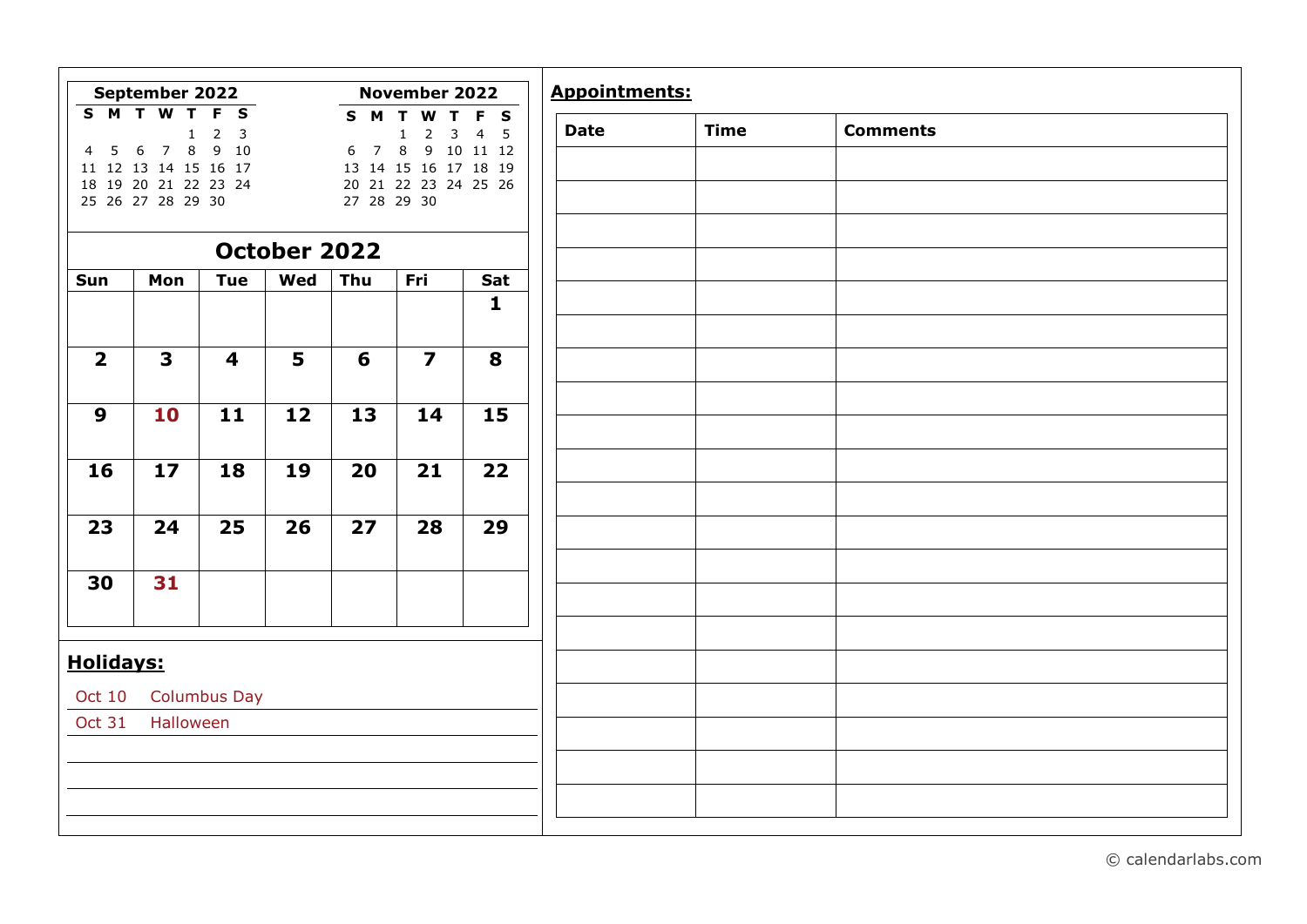|                  | October 2022                                        |                            |                                |                                | December 2022                                                       |                    |
|------------------|-----------------------------------------------------|----------------------------|--------------------------------|--------------------------------|---------------------------------------------------------------------|--------------------|
|                  | SMTWTFS                                             | $\mathbf{1}$               |                                |                                | S M T W T<br>$\mathbf{1}$                                           | F S<br>$2 \quad 3$ |
| $2 \quad 3$      | $5\quad 6$<br>$\overline{4}$<br>9 10 11 12 13 14 15 | 7 8                        |                                | 5<br>$\overline{4}$            | $\,$ 8<br>$6\overline{6}$<br>$\overline{7}$<br>11 12 13 14 15 16 17 | 9 10               |
|                  | 16 17 18 19 20 21 22<br>23 24 25 26 27 28 29        |                            |                                |                                | 18 19 20 21 22 23 24<br>25 26 27 28 29 30 31                        |                    |
| 30 31            |                                                     |                            |                                |                                |                                                                     |                    |
|                  |                                                     |                            | <b>November 2022</b>           |                                |                                                                     |                    |
| Sun              | Mon                                                 | <b>Tue</b><br>$\mathbf{1}$ | Wed<br>$\overline{\mathbf{2}}$ | Thu<br>$\overline{\mathbf{3}}$ | Fri<br>$\overline{\mathbf{4}}$                                      | Sat<br>5           |
|                  |                                                     |                            |                                |                                |                                                                     |                    |
| 6                | $\overline{\mathbf{z}}$                             | 8                          | 9                              | 10                             | 11                                                                  | 12                 |
|                  |                                                     |                            |                                |                                |                                                                     |                    |
| 13               | 14                                                  | 15                         | 16                             | 17                             | 18                                                                  | 19                 |
|                  |                                                     |                            |                                |                                |                                                                     |                    |
| 20               | 21                                                  | 22                         | 23                             | 24                             | 25                                                                  | 26                 |
|                  |                                                     |                            |                                |                                |                                                                     |                    |
| 27               | 28                                                  | 29                         | 30                             |                                |                                                                     |                    |
|                  |                                                     |                            |                                |                                |                                                                     |                    |
|                  |                                                     |                            |                                |                                |                                                                     |                    |
| <b>Holidays:</b> |                                                     |                            |                                |                                |                                                                     |                    |
|                  | Nov 11 Veterans Day                                 |                            |                                |                                |                                                                     |                    |
|                  | Nov 24 Thanksgiving Day                             |                            |                                |                                |                                                                     |                    |
|                  |                                                     |                            |                                |                                |                                                                     |                    |
|                  |                                                     |                            |                                |                                |                                                                     |                    |